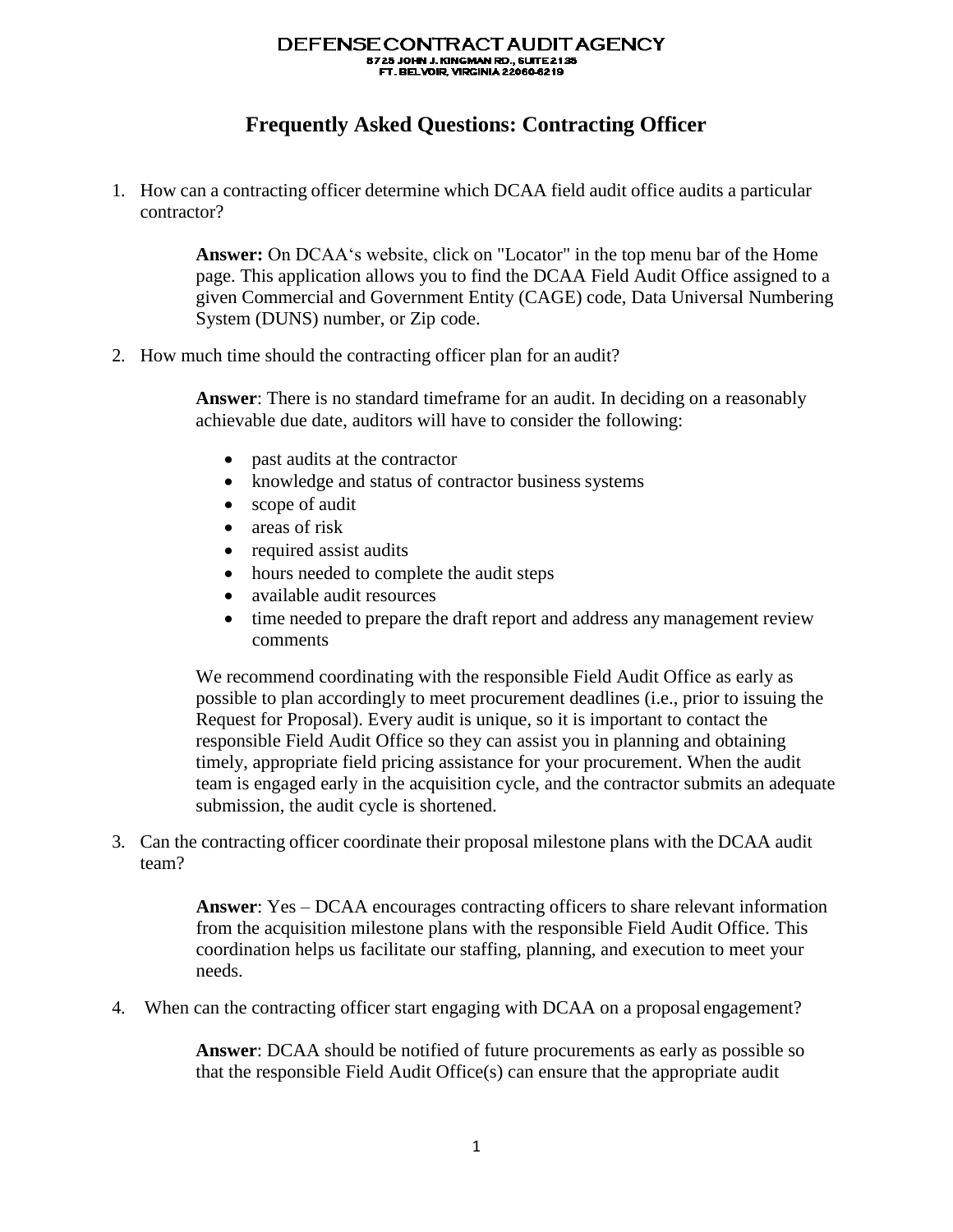resources are available to support contractor's proposal audit. DCAA can be involved in the planning stages well before the release of the Request for Proposal (RFP), depending on the complexity of the proposal. We also recommend that DCAA personnel be included in procurement meetings so they can gain an understanding of the procurement, proposal, and audit expectations (subcontracts). Additionally, DCAA auditors can provide preliminary risk input based on DCAA's history with the contractor's proposals. The earlier DCAA is engaged in the procurement, the better we can allocate necessary resources, prepare for specific contracting officer audit needs, and plan the schedule for the audit to support the acquisition plan.

5. Can DCAA audit parts of a proposal?

**Answer**: Yes – DCAA will be responsive to a request for an audit of parts of a proposal as long as the proposal—or the part(s) of the proposal in question—is contractor management-approved, not a draft copy, and the request clearly and specifically establishes the parts of the proposal to be examined. For any proposal request, the contract must meet the dollar thresholds set out in DFARS PGI 215.404- 2(c). As long as the total amount of the contractor's proposal meets the threshold amounts, DCAA can audit parts of the proposal even though the part specified for examination does not, in itself, meet the threshold requirements. Additionally, when a full proposal has been prepared, please include the total price proposal package with your request even though only certain parts of the proposal will be examined. Finally, DCAA encourages the contracting officer to engage in a dialog with the auditors to ensure everyone is fully aware of the impact and potential risks of limiting the audit engagement.

6. Can DCAA provide draft results to the contracting officer as they are completed prior to providing complete draft report?

> **Answer**: Yes – the Field Audit Office manager may approve the release of the proposal audit draft results to the contracting officer as they are completed. This early release of draft results allows the contracting officer to start developing the negotiation position even though the final report has not been issued. The draft report will be clearly marked DRAFT' and also include the following or a similar statement: ―Subject to change based on final management review until final report is issued.‖

7. Is a pre-award accounting system audit required prior to the award of a cost reimbursable contract?

> **Answer**: No, it is not. FAR Part 9-106 stipulates that the preaward accounting system survey is normally required only when the information on hand or readily available to the contracting officer—including information from commercial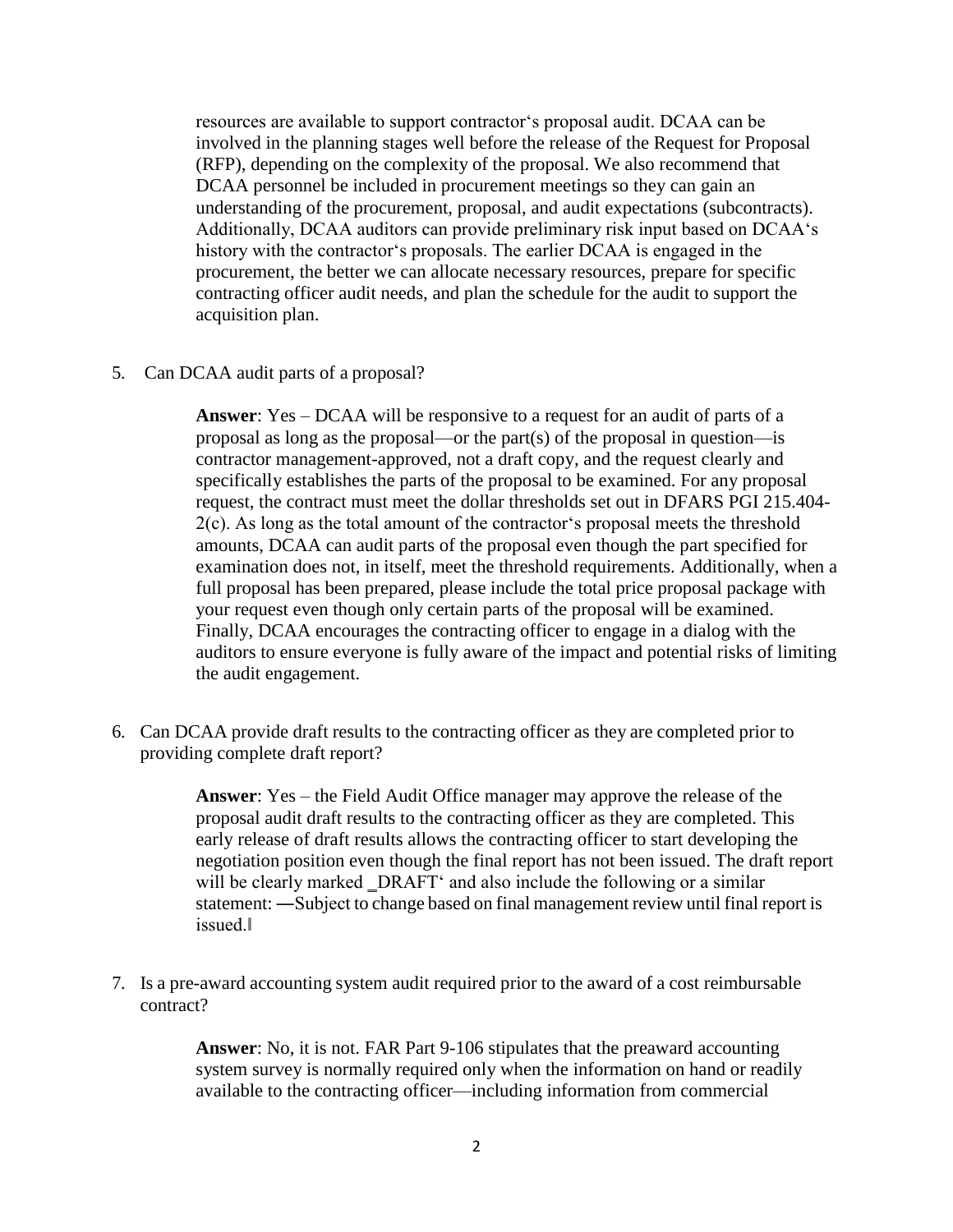sources— is not sufficient to make a determination regarding contractor responsibility. Therefore, the contracting officer should try and determine the adequacy of the contractor's accounting system prior to requesting a preaward accounting system audit. Also, FAR 9.106-4(d) provides that — [w]hen the survey activity possesses information that supports a recommendation and no special areas for investigation have been requested, the surveying activity may provide a shortform report. The short-form report shall consist solely of the Preaward Survey of Prospective Contractor (General), SF 1403.‖ In these circumstances, the contracting officer may award the contract without completing the SF 1408.

8. Prior to requesting a preaward accounting system survey audit, does the contractor need to prepare any type of submission?

> **Answer:** DCAA recommends that the contractor read *Audit Process Overview— Information for Contractors*, Enclosure 2 (which is on DCAA's website), and then, submit the completed the ―Preaward Survey of Prospective Contractor Accounting System Checklist‖ to the contracting office. The contracting officer should review the checklist for accuracy and completeness. If the contracting officer determines that an audit is required because he/she does not have information on hand or readily available to make a determination regarding responsibility, then forward the contractor completed ―Preaward Survey of Prospective Contractor Accounting System Checklist‖ with your request for audit services to the responsible DCAA Field Audit Office.

9. Can DCAA auditors answer questions, provide assistance after the report is issued, and participate in pre-negotiations/negotiations? Who pays for the DCAA auditors to attend negotiations?

> **Answer:** Yes. It is DCAA's policy to support contracting officers at pre-negotiations or negotiations where DCAA has issued an audit report on a contractor's submission (e.g., price proposals, incurred cost submissions, termination claims). DCAA will also cover the TDY costs for its auditors to attend pre-negotiations or negotiations session(s), if any. DCAA auditors can offer negotiation help in several ways, including:

- Reconcile contractor-provided data (post-audit) to the contractor's actual books or records
- Provide advice for responding to contractor's rebuttal or revised estimates
- Explain and answer specific questions about the audit (computations, rationale for findings, etc.)
- Compute alternative cost or pricing scenarios usingreport schedules and the underlying spreadsheets for calculations